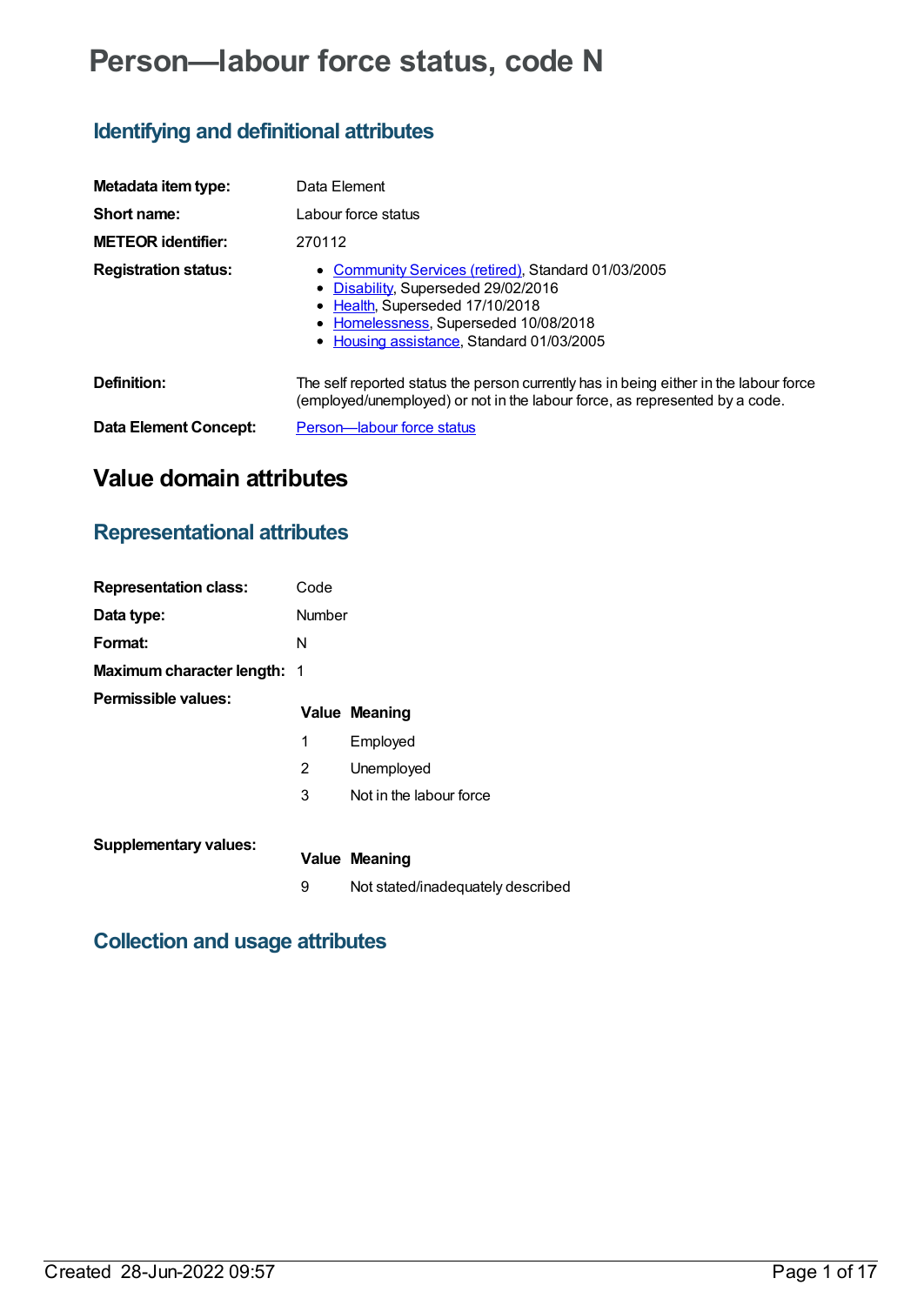**Guide for use:** CODE 1 Employed:

Persons aged 15 years and over who, during the reference week:

(a) worked for one hour or more for pay, profit, commission or payment in kind in a job or business, or on a farm (comprising 'Employees', 'Employers' and 'Own Account Workers'); or

(b) worked for one hour or more without pay in a family business or on a farm (i.e. 'Contributing Family Worker'); or

(c) were 'Employees' who had a job but were not at work and were:

- on paid leave
- $\bullet$  on leave without pay, for less than four weeks, up to the end of the reference week
- stood down without pay because of bad weather or plant breakdown at their place of employment, for less than four weeks up to the end of the reference week
- on strike or locked out
- on workers' compensation and expected to be returning to their job, or
- receiving wages or salary while undertaking full-time study; or

(d) were 'Employers', 'Own Account Workers' or 'Contributing Family Workers' who had a job, business or farm, but were not at work.

CODE 2 Unemployed:

Unemployed persons are those aged 15 years and over who were not employed during the reference week, and:

(a) had actively looked for full-time or part-time work at any time in the four weeks up to the end of the reference week. Were available for work in the reference week, or would have been available except for temporary illness (i.e. lasting for less than four weeks to the end of the reference week). Or were waiting to start a new job within four weeks from the end of the reference week and would have started in the reference week if the job had been available then; or

(b) were waiting to be called back to a full-time or part-time job from which they had been stood down without pay for less than four weeks up to the end of the reference week (including the whole of the reference week) for reasons other than bad weather or plant breakdown. Note: Actively looking for work includes writing, telephoning or applying in person to an employer for work. It also includes answering a newspaper advertisement for a job, checking factory or job placement agency notice boards, being registered with a job placement agency, checking or registering with any other employment agency, advertising or tendering for work or contacting friends or relatives.

CODE 3 Not in the Labour Force:

Persons not in the labour force are those persons aged 15 years and over who, during the reference week, were not in the categories employed or unemployed, as defined. They include persons who were keeping house (unpaid), retired, voluntarily inactive, permanently unable to work, persons in institutions (hospitals, gaols, sanatoriums, etc.), trainee teachers, members of contemplative religious orders, and persons whose only activity during the reference week was jury service or unpaid voluntary work for a charitable organisation.

**Collection methods:** For information about collection, refer to the ABS website:

[http://www.abs.gov.au/Ausstats/abs@.nsf/0/AEB5AA310D](http://www.abs.gov.au/Ausstats/abs@.nsf/0/AEB5AA310D68DF8FCA25697E0018FED8?Open) 68DF8FCA25697E0018FED8?Open

### **Source and reference attributes**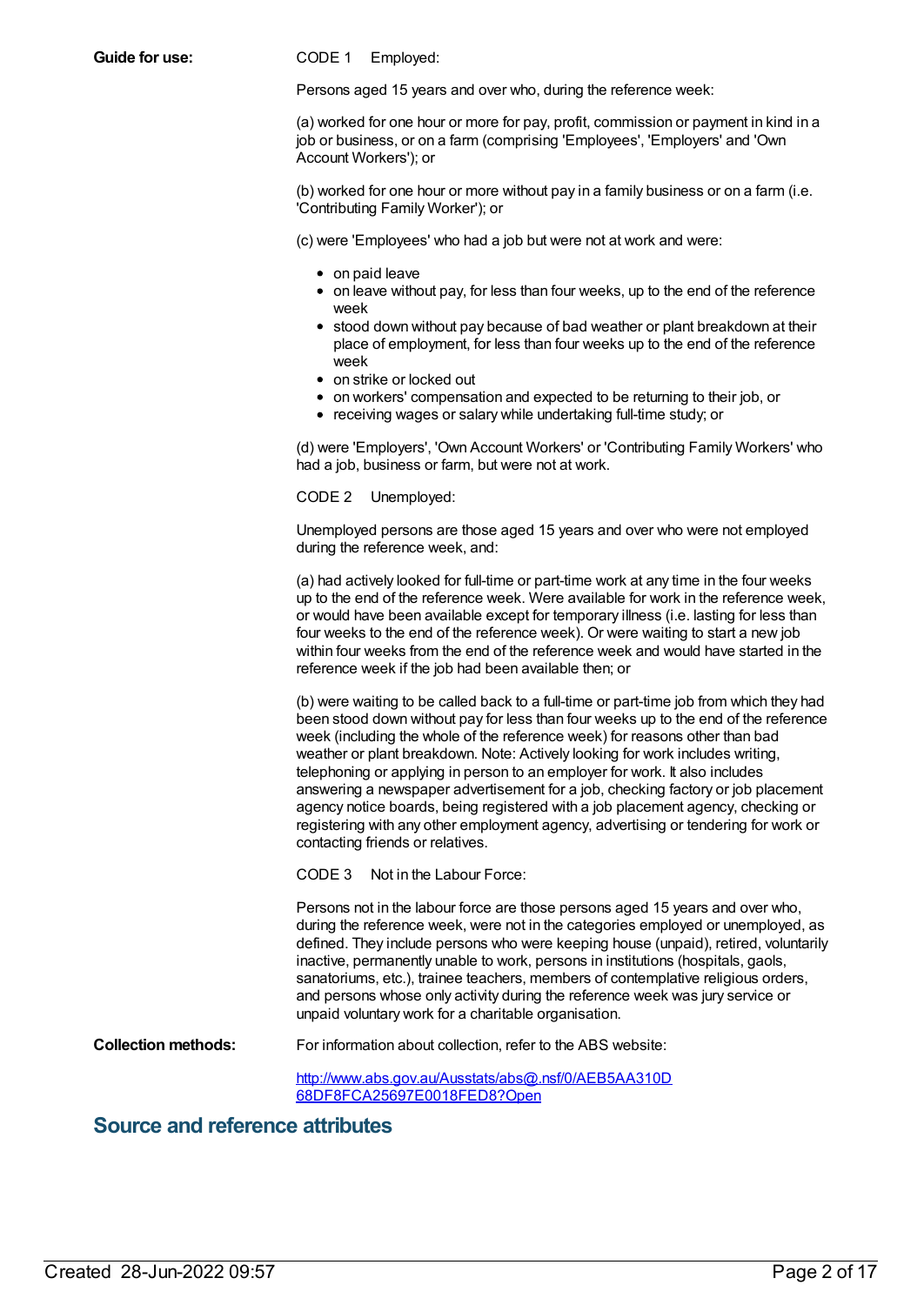**Origin:** Australian Bureau of Statistics 1995. Directory of Concepts and Standards for Social, Labour and Demographic Variables. Australia 1995. Cat. no. 1361.0.30.001. Canberra: AGPS.

> [http://www.abs.gov.au/Ausstats/abs@.nsf/0/AEB5AA310D68](http://www.abs.gov.au/Ausstats/abs@.nsf/0/AEB5AA310D68DF8FCA25697E0018FED8?Open) DF8FCA25697E0018FED8?Open (last viewed 21 December 2005)

# **Data element attributes**

### **Collection and usage attributes**

| <b>Comments:</b> | Labour force status is one indicator of the socio-economic status of a person and |
|------------------|-----------------------------------------------------------------------------------|
|                  | is a key element in assessing the circumstances and needs of individuals and      |
|                  | families.                                                                         |

### **Source and reference attributes**

### **Relational attributes**

| <b>Related metadata</b><br>references:                      | Supersedes <b>EL</b> abour force status, version 3, DE, Int. NCSDD & NHDD, NCSIMG<br>& NHIMG, Superseded 01/03/2005.pdf (19.5 KB) No registration status |
|-------------------------------------------------------------|----------------------------------------------------------------------------------------------------------------------------------------------------------|
|                                                             | Has been superseded by Person-labour force status, code N                                                                                                |
|                                                             | • Disability, Standard 29/02/2016<br>• Health, Standard 17/10/2018<br>• Homelessness, Standard 10/08/2018                                                |
|                                                             | See also Person-occupation (main), code (ANZSCO 2013 Version 1.2) NJNNN]<br>$\{NN\}$                                                                     |
|                                                             | • Community Services (retired), Standard 01/10/2013<br>• Disability, Standard 13/08/2015                                                                 |
| <b>Implementation in Data Set</b><br><b>Specifications:</b> | Cardiovascular disease (clinical) DSSHealth, Superseded 15/02/2006                                                                                       |
|                                                             | Cardiovascular disease (clinical) DSSHealth, Superseded 04/07/2007                                                                                       |
|                                                             | Cardiovascular disease (clinical) DSSHealth, Superseded 22/12/2009                                                                                       |
|                                                             | Cardiovascular disease (clinical) DSSHealth, Superseded 01/09/2012                                                                                       |
|                                                             | Cardiovascular disease (clinical) NBPDSHealth, Superseded 17/10/2018                                                                                     |
|                                                             | <b>Children's Services NMDSCommunity Services (retired), Superseded</b><br>21/05/2010                                                                    |
|                                                             | <b>DSS</b> specific information:                                                                                                                         |
|                                                             | In the Children's Services NMDS, this item is only applicable to the child's<br>parent(s)/guardian(s).                                                   |
|                                                             |                                                                                                                                                          |

[Commonwealth](https://meteor.aihw.gov.au/content/317350) State/Territory Disability Agreement NMDS - 1 July 200[6Community](https://meteor.aihw.gov.au/RegistrationAuthority/1) Services (retired), Superseded 14/12/2008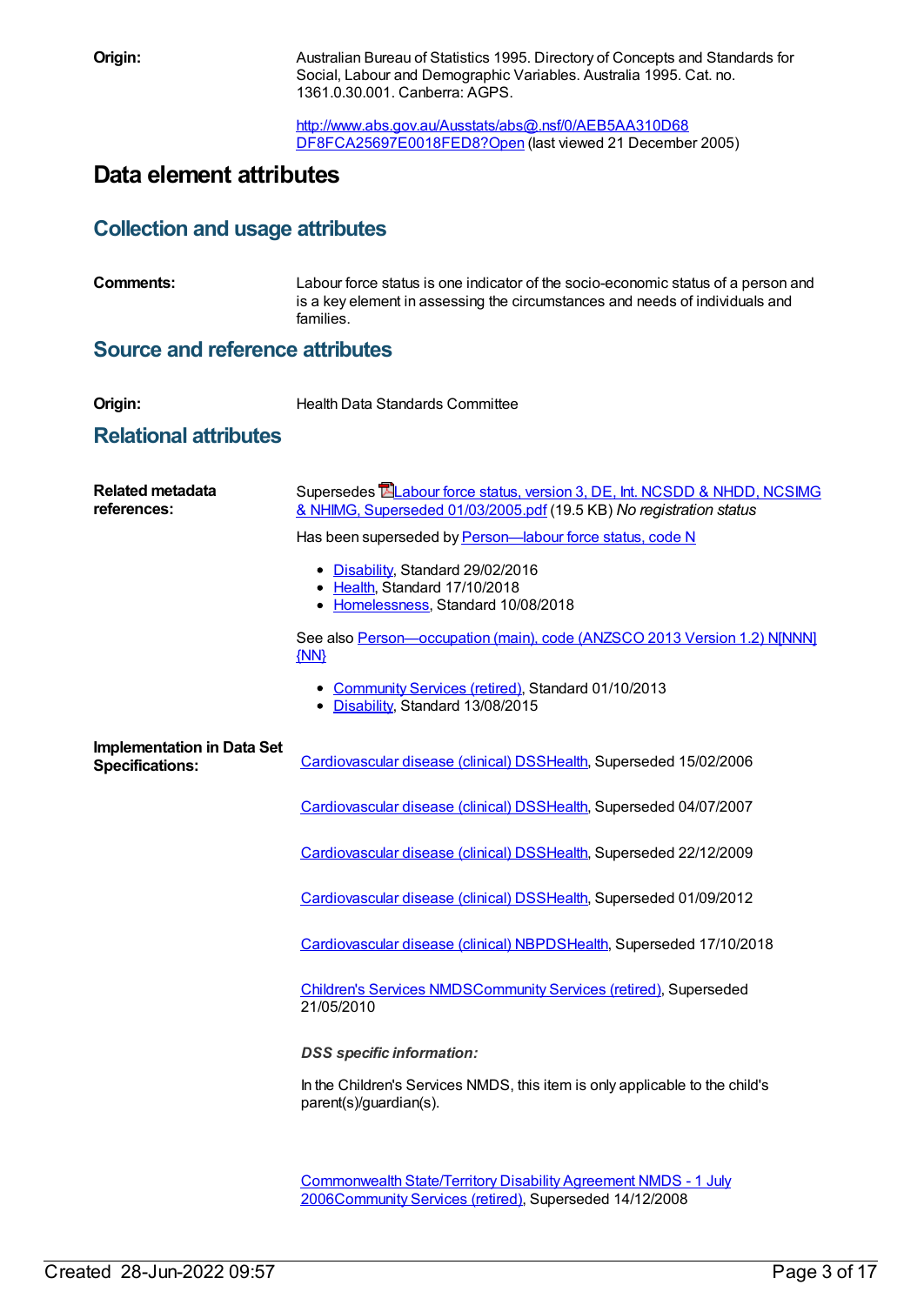*DSS specific information:*

This data element should only be reported for service users aged 15 years or more.

[Commonwealth](https://meteor.aihw.gov.au/content/372123) State/Territory Disability Agreement NMDS (July 2008[\)Community](https://meteor.aihw.gov.au/RegistrationAuthority/1) Services (retired), Superseded 11/11/2009

*DSS specific information:*

This data element should only be reported for service users aged 15 years or more.

[Disability](https://meteor.aihw.gov.au/content/484552) services carer details cluste[rCommunity](https://meteor.aihw.gov.au/RegistrationAuthority/1) Services (retired), Standard 10/04/2013 [Disability](https://meteor.aihw.gov.au/RegistrationAuthority/16), Standard 13/08/2015

[Disability](https://meteor.aihw.gov.au/content/484543) services client details cluste[rCommunity](https://meteor.aihw.gov.au/RegistrationAuthority/1) Services (retired), Standard 10/04/2013 [Disability](https://meteor.aihw.gov.au/RegistrationAuthority/16), Standard 13/08/2015

[Disability](https://meteor.aihw.gov.au/content/386485) Services NMDS 2009-10[Community](https://meteor.aihw.gov.au/RegistrationAuthority/1) Services (retired), Superseded 15/12/2011

*Implementation start date:* 01/07/2009

*DSS specific information:*

This data element should only be reported for service users aged 15 years or more.

[Disability](https://meteor.aihw.gov.au/content/428708) Services NMDS 2010-11[Community](https://meteor.aihw.gov.au/RegistrationAuthority/1) Services (retired), Superseded 15/12/2011

*Implementation start date:* 01/07/2010

*DSS specific information:*

This data element should only be reported for service users aged 15 years or more.

[Disability](https://meteor.aihw.gov.au/content/461636) Services NMDS 2011-12[Community](https://meteor.aihw.gov.au/RegistrationAuthority/1) Services (retired), Superseded 13/03/2013

*Implementation start date:* 01/07/2011

*DSS specific information:*

This data element should only be reported for service users aged 15 years or more.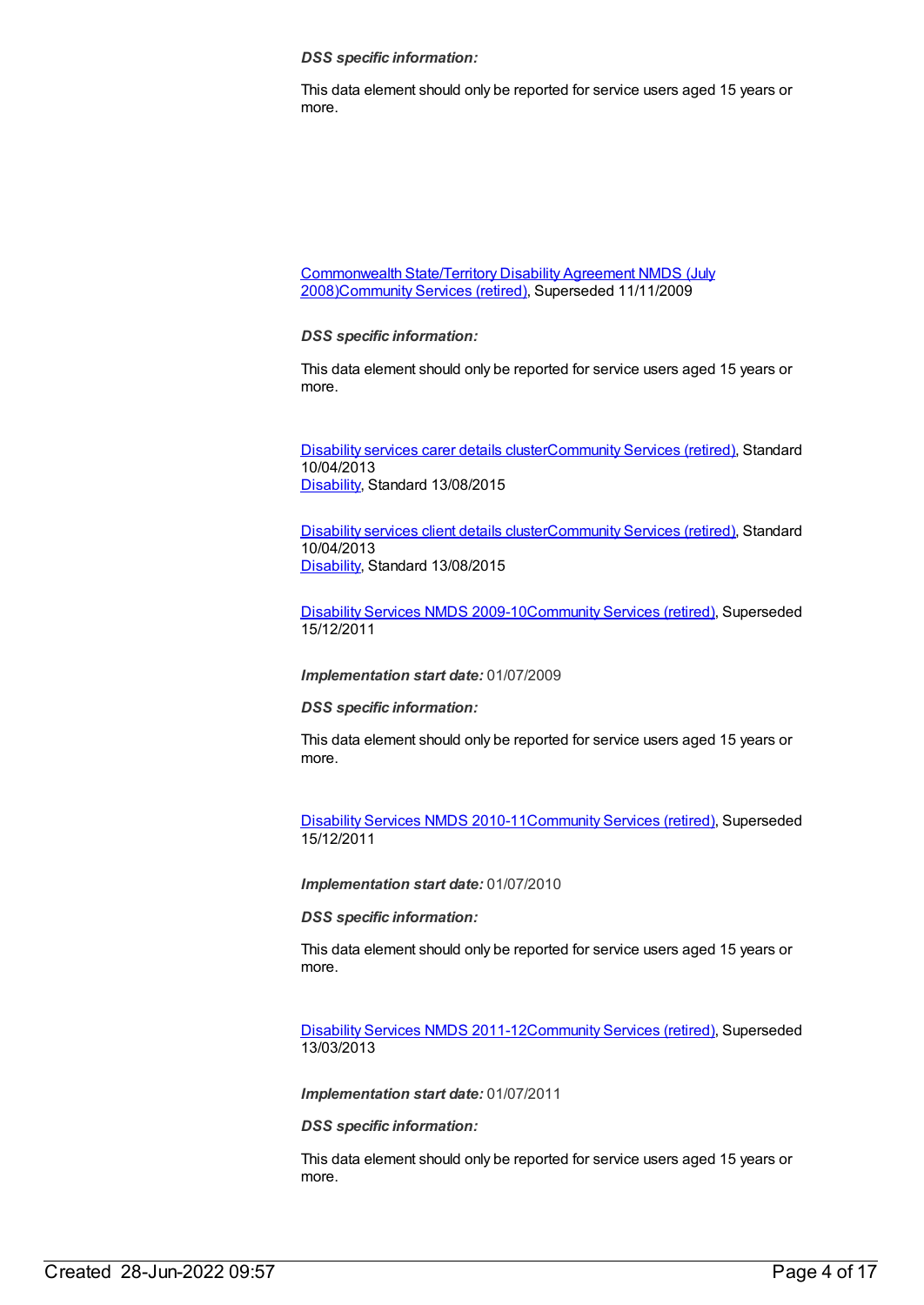#### [Disability](https://meteor.aihw.gov.au/content/461640) Services NMDS 2012-14[Community](https://meteor.aihw.gov.au/RegistrationAuthority/1) Services (retired), Standard 13/03/2013

*Implementation start date:* 01/07/2012

*Implementation end date:* 30/06/2014

*DSS specific information:*

This data element should only be reported for [service](file:///content/502689) users aged 15 years or more.

[Disability](https://meteor.aihw.gov.au/content/569749) Services NMDS 2014-15[Community](https://meteor.aihw.gov.au/RegistrationAuthority/1) Services (retired), Incomplete 23/04/2014 [Disability](https://meteor.aihw.gov.au/RegistrationAuthority/16), Superseded 29/02/2016

*Implementation start date:* 01/07/2014

*Implementation end date:* 30/06/2015

*DSS specific information:*

This data element should only be reported for [service](file:///content/502689) users aged 15 years or more.

SAAP Client [Collection](https://meteor.aihw.gov.au/content/339019) National Minimum Data Se[tCommunity](https://meteor.aihw.gov.au/RegistrationAuthority/1) Services (retired), Retired 01/07/2011

#### *DSS specific information:*

This data element is collected a minimum of twice (for the client):

- the client's labour force status immediately before the support period starts; and
- the client's labour force status immediately after the support period ends.

Only one permissible value is selected in each case.

Note code values below:

Code 98 Client left without providing any information.

Code 99 Don't know

Specialist [Homelessness](https://meteor.aihw.gov.au/content/398238) Services NMDS 201[1Homelessness](https://meteor.aihw.gov.au/RegistrationAuthority/14), Superseded 01/05/2013 Housing [assistance](https://meteor.aihw.gov.au/RegistrationAuthority/11), Superseded 01/05/2013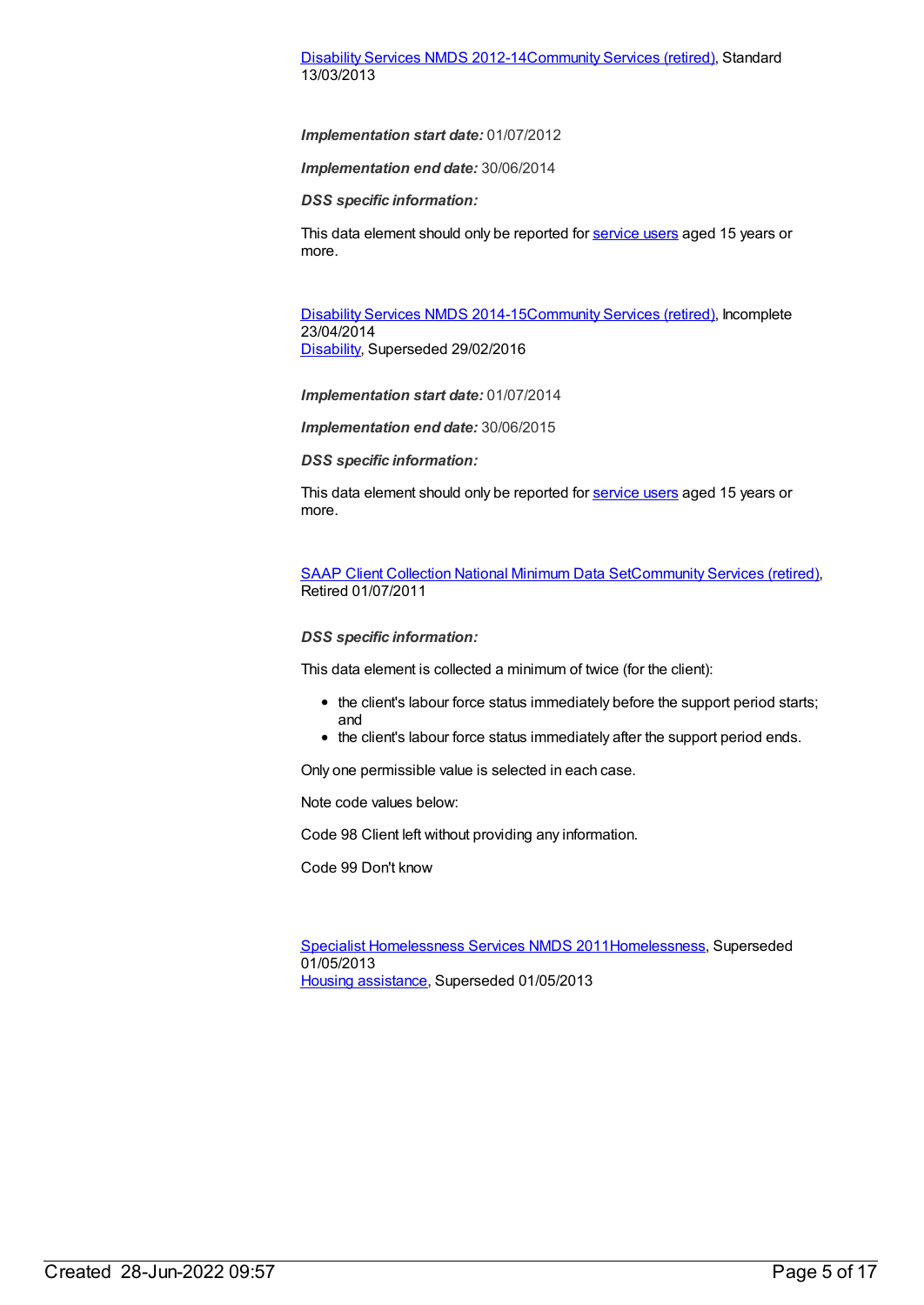#### *DSS specific information:*

In the Specialist Homelessness Services NMDS, this data element is collected four times, for the following points in time:

- one week before the start of the support period (the Service episodeepisode start date, DDMMYYYY);
- at the date of presentation;
- at the end of the reporting period (the Service event—last service provision date, DDMMYYYY); and
- at the end of the support period (the Service episode—episode end date, DDMMYYYY).

Only one permissible value is selected in each case.

Note that this data element is designed specifically to reference the ABS Labour force status standard variable. Consequently, the value domain definitions explicitly exclude anyone aged under 15; effectively this reflects the scope of ABS collections. If information on illegal workers aged under 15 is sought for the Specialist Homelessness Services NMDS, these persons may also be asked the labour force questions. However, they should be filtered using the Age data element from any returns intended to retain compatibility with ABS data.

Specialist [Homelessness](https://meteor.aihw.gov.au/content/508954) Services NMDS 2012-1[3Homelessness](https://meteor.aihw.gov.au/RegistrationAuthority/14), Superseded 01/05/2013 Housing [assistance](https://meteor.aihw.gov.au/RegistrationAuthority/11), Superseded 01/05/2013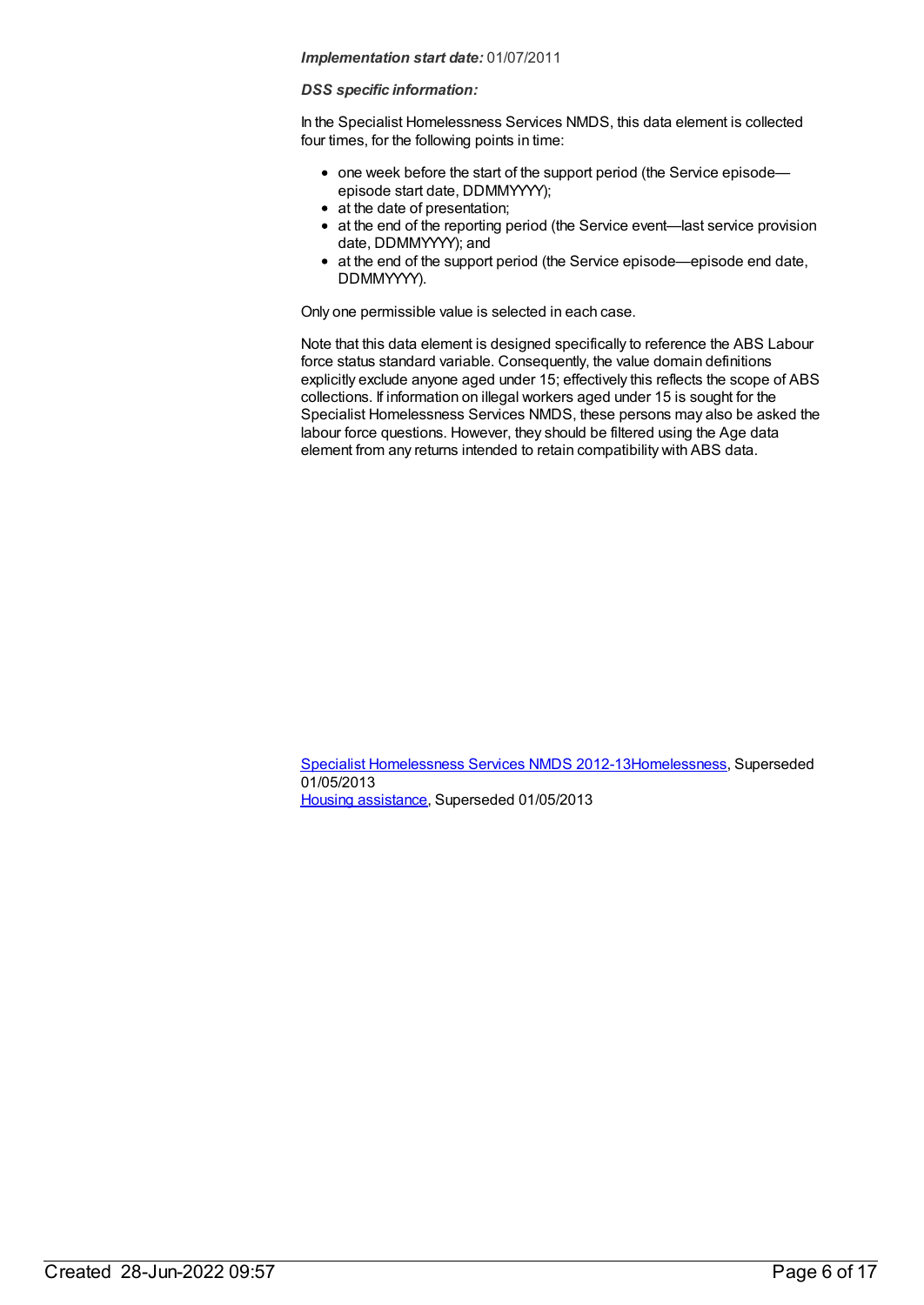#### *Implementation end date:* 30/06/2013

#### *DSS specific information:*

In the Specialist Homelessness Services NMDS, this data element is collected four times, for the following points in time:

- one week before the start of the support period (the Service episode episode start date, DDMMYYYY);
- at the date of presentation;
- at the end of the reporting period (the Service event—last service provision date, DDMMYYYY); and
- at the end of the support period (the Service episode—episode end date, DDMMYYYY).

Only one permissible value is selected in each case.

Note that this data element is designed specifically to reference the ABS Labour force status standard variable. Consequently, the value domain definitions explicitly exclude anyone aged under 15; effectively this reflects the scope of ABS collections. If information on illegal workers aged under 15 is sought for the Specialist Homelessness Services NMDS, these persons may also be asked the labour force questions. However, they should be filtered using the Age data element from any returns intended to retain compatibility with ABS data.

Specialist [Homelessness](https://meteor.aihw.gov.au/content/505626) Services NMDS 2013-1[4Homelessness](https://meteor.aihw.gov.au/RegistrationAuthority/14), Superseded 26/08/2014 Housing [assistance](https://meteor.aihw.gov.au/RegistrationAuthority/11), Superseded 26/08/2014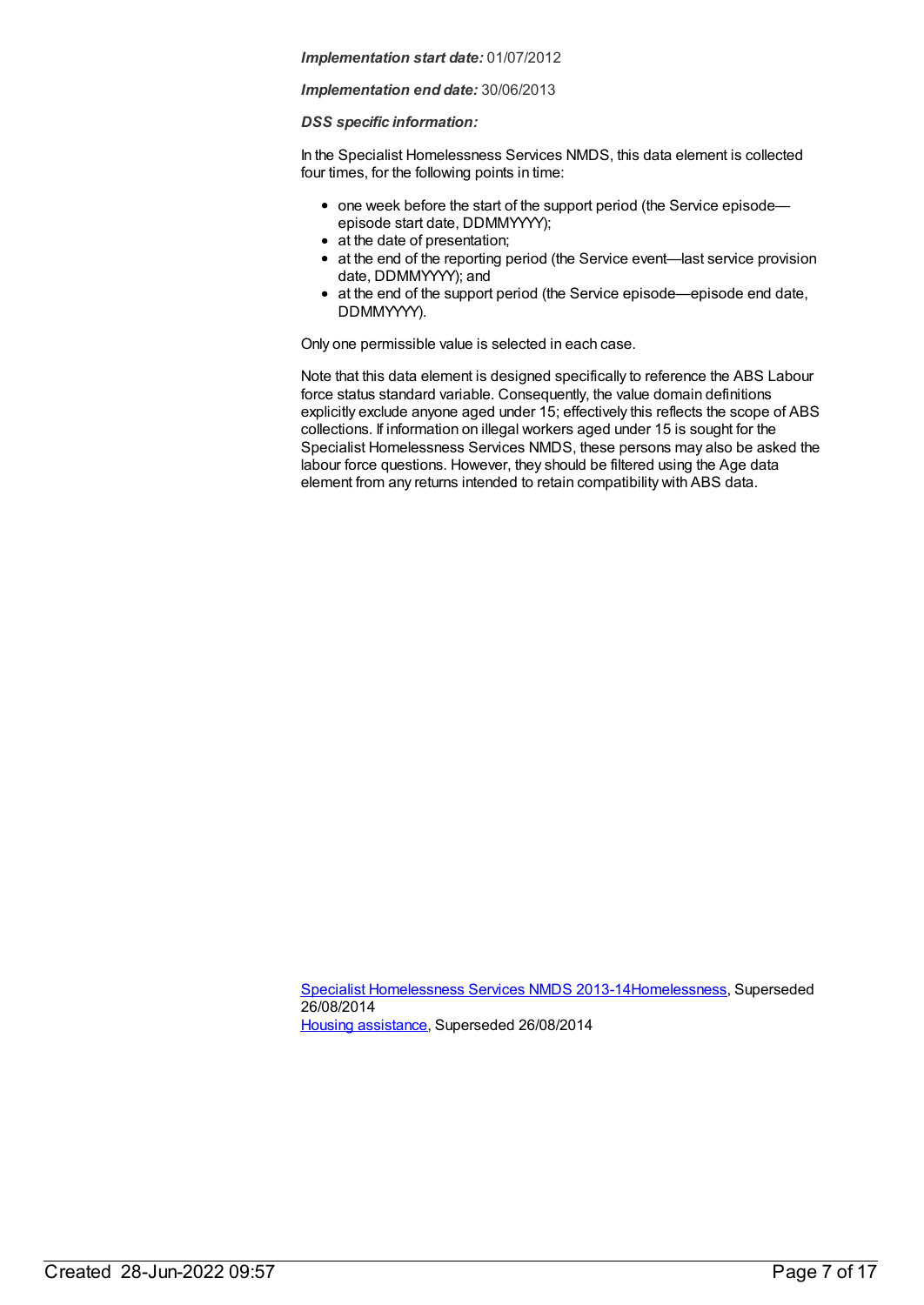#### *Implementation end date:* 30/06/2014

#### *Conditional obligation:*

In the Specialist Homelessness Services NMDS, this item is only asked of clients.

This data element reflects the ABS Labour force status standard variable. Consequently, the value domain definitions explicitly exclude anyone aged under 15.

#### *DSS specific information:*

In the Specialist Homelessness Services NMDS, this data element is collected four times, for the following points in time:

- one week before the start of the support period (the Service episodeepisode start date, DDMMYYYY)
- at the date of presentation
- at the end of the reporting period (the Service event—last service provision date, DDMMYYYY)
- at the end of the support period (the Service episode—episode end date, DDMMYYYY).

Only one permissible value is selected in each case.

This collection records a response of Don't Know (CODE 99), which is equivalent to the code Not stated/Inadequately described (CODE 9) in the Standard.

Specialist [Homelessness](https://meteor.aihw.gov.au/content/581255) Services NMDS 2014-1[5Homelessness](https://meteor.aihw.gov.au/RegistrationAuthority/14), Superseded 24/11/2016 Housing [assistance](https://meteor.aihw.gov.au/RegistrationAuthority/11), Superseded 24/11/2016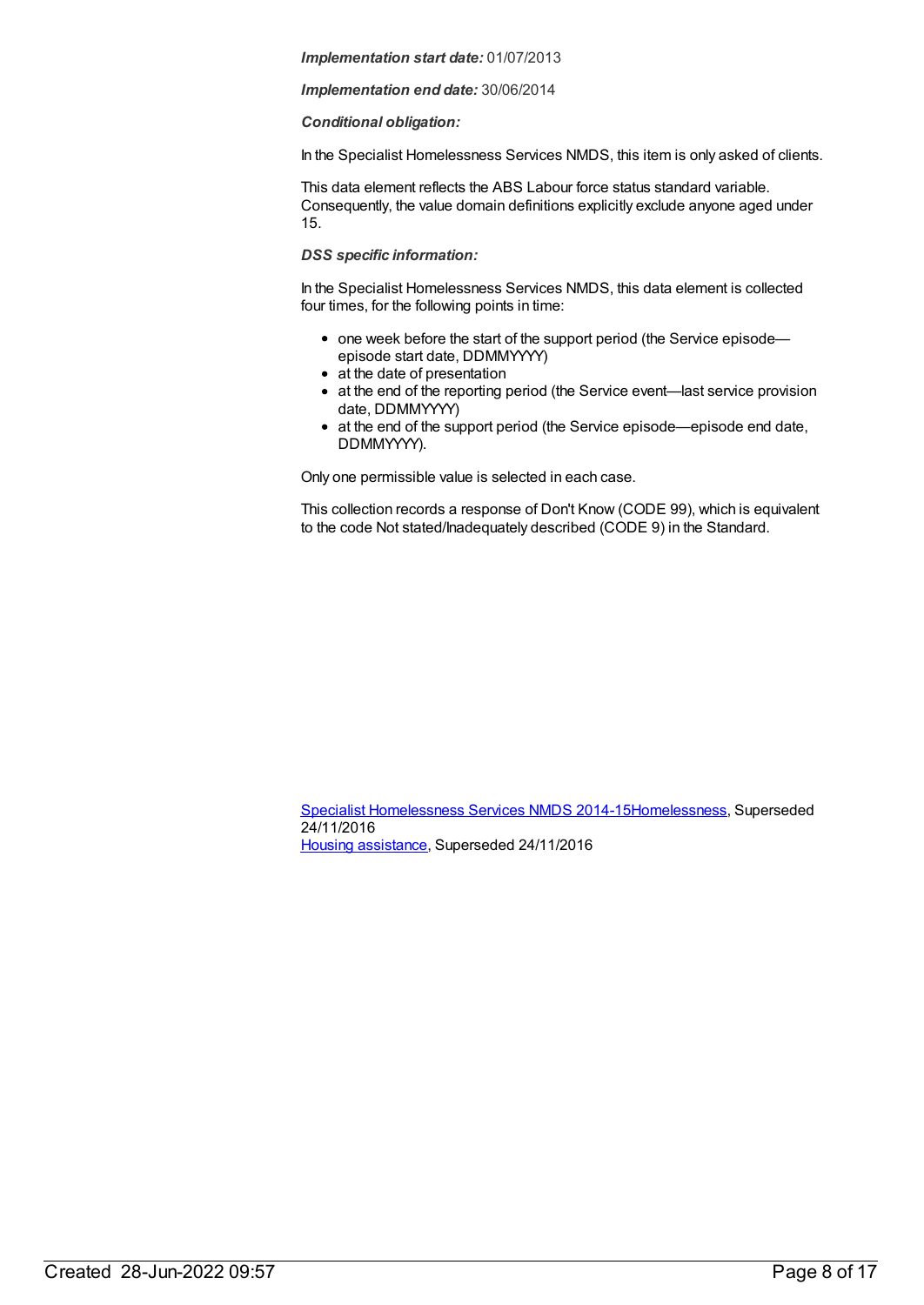#### *Implementation end date:* 30/06/2015

#### *Conditional obligation:*

In the Specialist Homelessness Services NMDS, this item is only asked of clients.

This data element reflects the ABS Labour force status standard variable. Consequently, the value domain definitions explicitly exclude anyone aged under 15.

#### *DSS specific information:*

In the Specialist Homelessness Services NMDS, this data element is collected four times, for the following points in time:

- one week before the start of the support period (the Service episodeepisode start date, DDMMYYYY)
- at the date of presentation
- at the end of the reporting period (the Service event—last service provision date, DDMMYYYY)
- at the end of the support period (the Service episode—episode end date, DDMMYYYY).

Only one permissible value is selected in each case.

This collection records a response of Don't Know (CODE 99), which is equivalent to the code Not stated/Inadequately described (CODE 9) in the Standard.

Specialist [Homelessness](https://meteor.aihw.gov.au/content/658005) Services NMDS 2015-1[7Homelessness](https://meteor.aihw.gov.au/RegistrationAuthority/14), Superseded 24/11/2016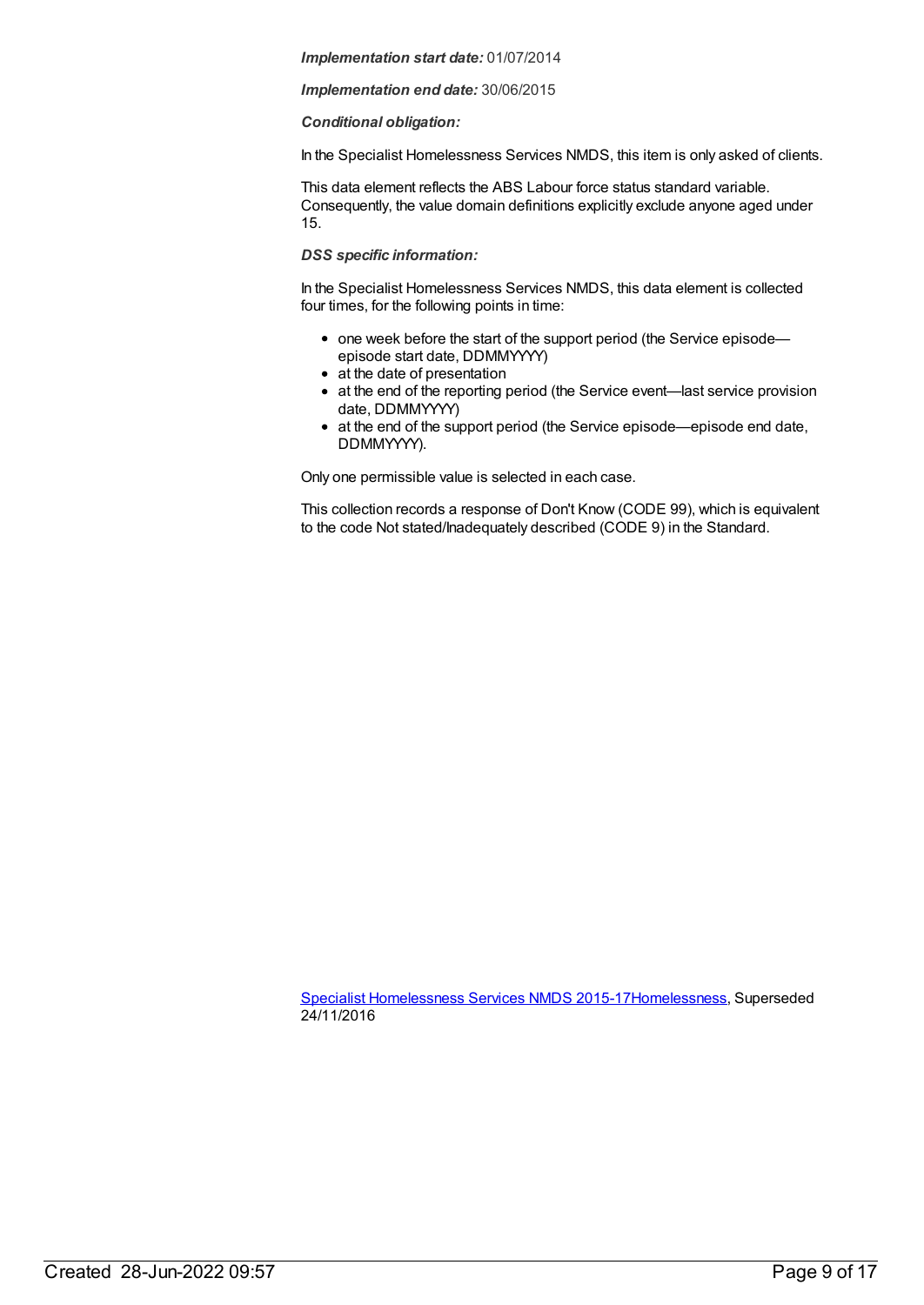#### *Implementation end date:* 30/06/2017

#### *Conditional obligation:*

In the Specialist Homelessness Services NMDS, this item is only asked of clients.

This data element reflects the ABS Labour force status standard variable. Consequently, the value domain definitions explicitly exclude anyone aged under 15.

#### *DSS specific information:*

In the Specialist Homelessness Services NMDS, this data element is collected four times, for the following points in time:

- one week before the start of the support period (the Service episodeepisode start date, DDMMYYYY)
- at the date of presentation
- at the end of the reporting period (the Service event—last service provision date, DDMMYYYY)
- at the end of the support period (the Service episode—episode end date, DDMMYYYY).

Only one permissible value is selected in each case.

This collection records a response of Don't Know (CODE 99), which is equivalent to the code Not stated/Inadequately described (CODE 9) in the Standard.

Specialist [Homelessness](https://meteor.aihw.gov.au/content/650006) Services NMDS 2017-1[9Homelessness](https://meteor.aihw.gov.au/RegistrationAuthority/14), Superseded 10/08/2018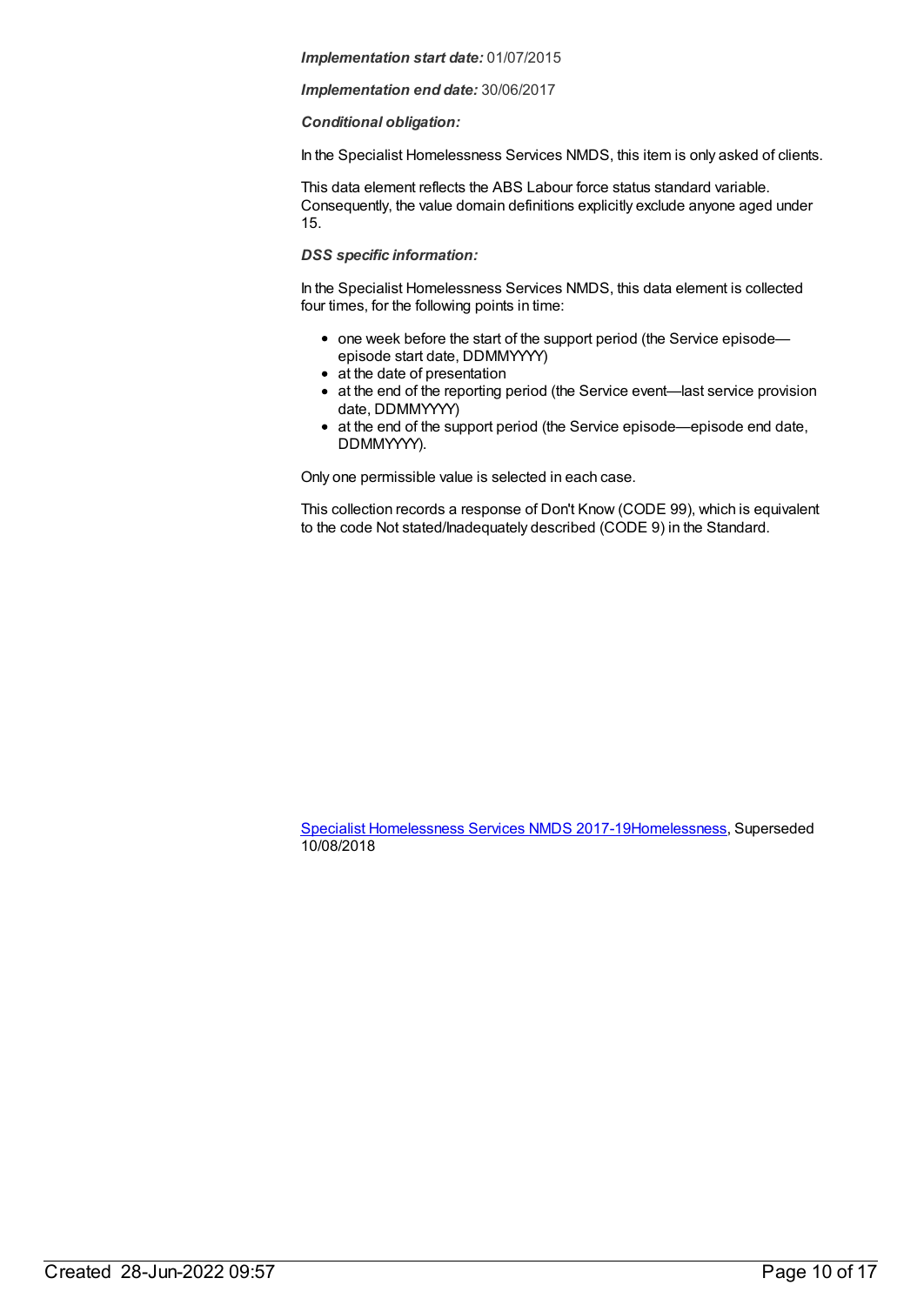*Implementation end date:* 30/06/2019

#### *Conditional obligation:*

In the Specialist Homelessness Services NMDS, this item is only asked of clients.

This data element reflects the Australian Bureau of Statistics' Labour force status standard variable. Consequently, the value domain definitions explicitly exclude anyone aged under 15.

#### *DSS specific information:*

In the Specialist Homelessness Services NMDS, this data element is collected four times, for the following points in time:

- one week before the start of the support period (the Service episode episode start date, [DDMMYYYY\)](file:///content/338558)
- at the date of presentation
- at the end of the reporting period (the Service [event—last](file:///content/323253) service provision date, DDMMYYYY)
- at the end of the support period (the Service [episode—episode](file:///content/270160) end date, DDMMYYYY).

Only one permissible value is selected in each case.

This collection records a response of Don't Know (Code 99), which is equivalent to the code Not stated/Inadequately described (Code 9) in the Standard.

**Implementation in**

#### **Indicators: Used as Numerator**

National Disability Agreement: a(1)- Proportion of people with disability who are in the labour force, [2013](https://meteor.aihw.gov.au/content/491923)[Community](https://meteor.aihw.gov.au/RegistrationAuthority/1) Services (retired), Standard 23/05/2013 [Disability](https://meteor.aihw.gov.au/RegistrationAuthority/16), Standard 13/08/2015

National Disability Agreement: a(1)-Labour force participation rate for people with disability aged 15-64 years, [2011Community](https://meteor.aihw.gov.au/content/428727) Services (retired), Superseded 05/03/2012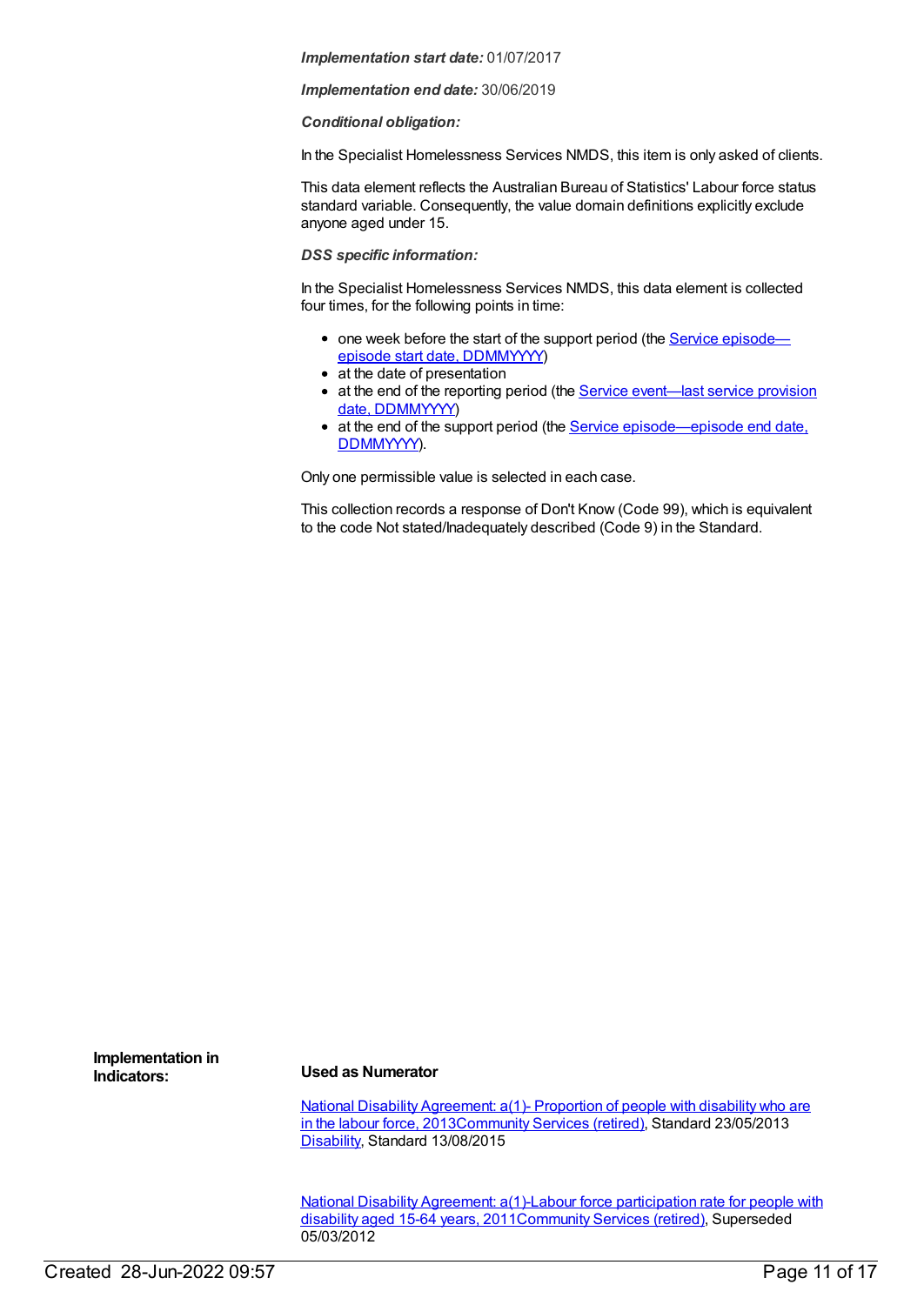National Disability Agreement: a(1)-Labour force participation rate for people with disability aged 15-64 years, [2012Community](https://meteor.aihw.gov.au/content/467773) Services (retired), Superseded 23/05/2013

National Disability Agreement: a(2)- Proportion of people with disability who are employed, [2013Community](https://meteor.aihw.gov.au/content/491925) Services (retired), Standard 23/05/2013 [Disability](https://meteor.aihw.gov.au/RegistrationAuthority/16), Standard 13/08/2015

National Disability Agreement: a(2)-Labour force participation rate for people with disability aged 15-64 years, [2011Community](https://meteor.aihw.gov.au/content/446235) Services (retired), Superseded 05/03/2012

National Disability Agreement: a(2)-Labour force participation rate for people with disability aged 15-64 years, [2012](https://meteor.aihw.gov.au/content/467827)[Community](https://meteor.aihw.gov.au/RegistrationAuthority/1) Services (retired), Superseded 23/05/2013

National Disability Agreement: a(3)- Proportion of people with disability who are unemployed, [2013Community](https://meteor.aihw.gov.au/content/491927) Services (retired), Standard 23/05/2013 [Disability](https://meteor.aihw.gov.au/RegistrationAuthority/16), Standard 13/08/2015

National Disability Agreement: a(3)-Labour force participation rate for people with disability aged 15-64 years, [2011Community](https://meteor.aihw.gov.au/content/446244) Services (retired), Superseded 05/03/2012

National Disability Agreement: a(3)-Labour force participation rate for people with disability aged 15-64 years, [2012Community](https://meteor.aihw.gov.au/content/467831) Services (retired), Superseded 23/05/2013

National Disability Agreement: a(4)- Proportion of people with disability who are underemployed, [2013Community](https://meteor.aihw.gov.au/content/514824) Services (retired), Standard 23/05/2013 [Disability](https://meteor.aihw.gov.au/RegistrationAuthority/16), Standard 13/08/2015

National Disability Agreement: a-Labour force participation rate for people with disability aged 15-64 years, [2010](https://meteor.aihw.gov.au/content/393816)[Community](https://meteor.aihw.gov.au/RegistrationAuthority/1) Services (retired), Superseded 15/12/2011

National Disability Agreement: [g\(1\)-Proportion](https://meteor.aihw.gov.au/content/491953) of carers (of people with disability) who are in the labour force, 201[3Community](https://meteor.aihw.gov.au/RegistrationAuthority/1) Services (retired), Standard 23/05/2013 [Disability](https://meteor.aihw.gov.au/RegistrationAuthority/16), Standard 13/08/2015

National Disability Agreement: [g\(2\)-Proportion](https://meteor.aihw.gov.au/content/519096) of carers (of people with disability) who are employed, 201[3Community](https://meteor.aihw.gov.au/RegistrationAuthority/1) Services (retired), Standard 23/05/2013 [Disability](https://meteor.aihw.gov.au/RegistrationAuthority/16), Standard 13/08/2015

National Disability Agreement: [g\(3\)-Proportion](https://meteor.aihw.gov.au/content/519098) of carers (of people with disability) in the labour force who are unemployed, 201[3Community](https://meteor.aihw.gov.au/RegistrationAuthority/1) Services (retired), Standard 23/05/2013 [Disability](https://meteor.aihw.gov.au/RegistrationAuthority/16), Standard 13/08/2015

National Disability Agreement: g-Labour force participation rate for carers aged 15-64 of people with disability, [2010](https://meteor.aihw.gov.au/content/394006)[Community](https://meteor.aihw.gov.au/RegistrationAuthority/1) Services (retired), Superseded 15/12/2011

National Disability Agreement: g-Labour force participation rate for carers aged 15-64 of people with disability, [2011Community](https://meteor.aihw.gov.au/content/428755) Services (retired), Superseded 05/03/2012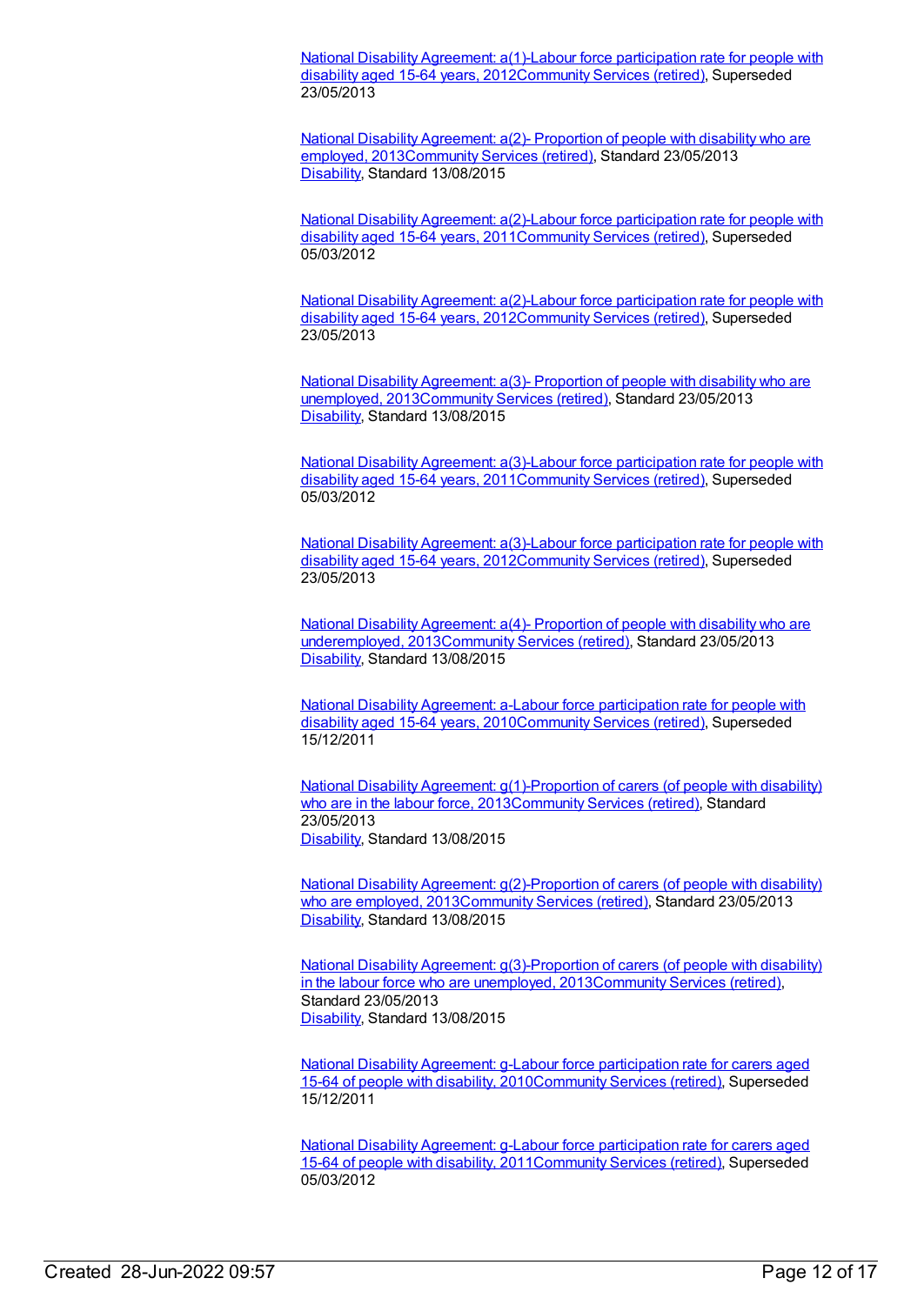National Disability Agreement: g-Labour force participation rate for carers aged 15-64 of people with disability, [2012Community](https://meteor.aihw.gov.au/content/467948) Services (retired), Superseded 23/05/2013

National Indigenous Reform Agreement: [P21a-Employment](https://meteor.aihw.gov.au/content/396621) to population ratio, for the working age population (15-64 years) (Census Data), [2010Community](https://meteor.aihw.gov.au/RegistrationAuthority/1) Services (retired), Superseded 04/04/2011

National Indigenous Reform Agreement: [P21b-Employment](https://meteor.aihw.gov.au/content/396902) to population ratio, for the working age population (15-64 years) (Survey Data), [2010Community](https://meteor.aihw.gov.au/RegistrationAuthority/1) Services (retired), Superseded 04/04/2011

National Indigenous Reform Agreement: [P21b-Employment](https://meteor.aihw.gov.au/content/396902) to population ratio, for the working age population (15-64 years) (Survey Data), [2010Community](https://meteor.aihw.gov.au/RegistrationAuthority/1) Services (retired), Superseded 04/04/2011

National Indigenous Reform Agreement: [P22a-Unemployment](https://meteor.aihw.gov.au/content/396630) rate (Census Data), 2010[Community](https://meteor.aihw.gov.au/RegistrationAuthority/1) Services (retired), Superseded 04/04/2011

National Indigenous Reform Agreement: [P22b-Unemployment](https://meteor.aihw.gov.au/content/396905) rate (Survey Data), 201[0Community](https://meteor.aihw.gov.au/RegistrationAuthority/1) Services (retired), Superseded 04/04/2011

National Indigenous Reform Agreement: [P22b-Unemployment](https://meteor.aihw.gov.au/content/396905) rate (Survey Data), 201[0Community](https://meteor.aihw.gov.au/RegistrationAuthority/1) Services (retired), Superseded 04/04/2011

National Indigenous Reform Agreement: P23a-Labour force participation rate (Census Data), [2010Community](https://meteor.aihw.gov.au/content/396632) Services (retired), Superseded 04/04/2011

National Indigenous Reform Agreement: P23b-Labour force participation rate (Survey Data), [2010Community](https://meteor.aihw.gov.au/content/396912) Services (retired), Superseded 04/04/2011

National Indigenous Reform Agreement: P23b-Labour force participation rate (Survey Data), [2010Community](https://meteor.aihw.gov.au/content/396912) Services (retired), Superseded 04/04/2011

National Indigenous Reform Agreement: P25-3-month employment outcomes (post-program monitoring), [2010](https://meteor.aihw.gov.au/content/396640)[Community](https://meteor.aihw.gov.au/RegistrationAuthority/1) Services (retired), Superseded 04/04/2011

National Indigenous Reform Agreement: [P26a-Proportion](https://meteor.aihw.gov.au/content/396647) of Indigenous 18-24 year olds engaged in full-time employment, education or training at or above Certificate III (Census Data), 201[0Community](https://meteor.aihw.gov.au/RegistrationAuthority/1) Services (retired), Superseded 04/04/2011

National Indigenous Reform Agreement: [P26b-Proportion](https://meteor.aihw.gov.au/content/396915) of Indigenous 18-24 year olds engaged in full-time employment, education or training at or above Certificate III (Survey Data), 2010[Community](https://meteor.aihw.gov.au/RegistrationAuthority/1) Services (retired), Superseded 04/04/2011

National Indigenous Reform Agreement: [P26b-Proportion](https://meteor.aihw.gov.au/content/396915) of Indigenous 18-24 year olds engaged in full-time employment, education or training at or above Certificate III (Survey Data), 2010[Community](https://meteor.aihw.gov.au/RegistrationAuthority/1) Services (retired), Superseded 04/04/2011

National Indigenous Reform Agreement: PI 14a-Level of workforce participation (Census data), [2013Indigenous,](https://meteor.aihw.gov.au/content/484369) Superseded 13/12/2013

National Indigenous Reform Agreement: PI 14a-Level of workforce participation (Census data), [2014Indigenous,](https://meteor.aihw.gov.au/content/525776) Superseded 24/11/2014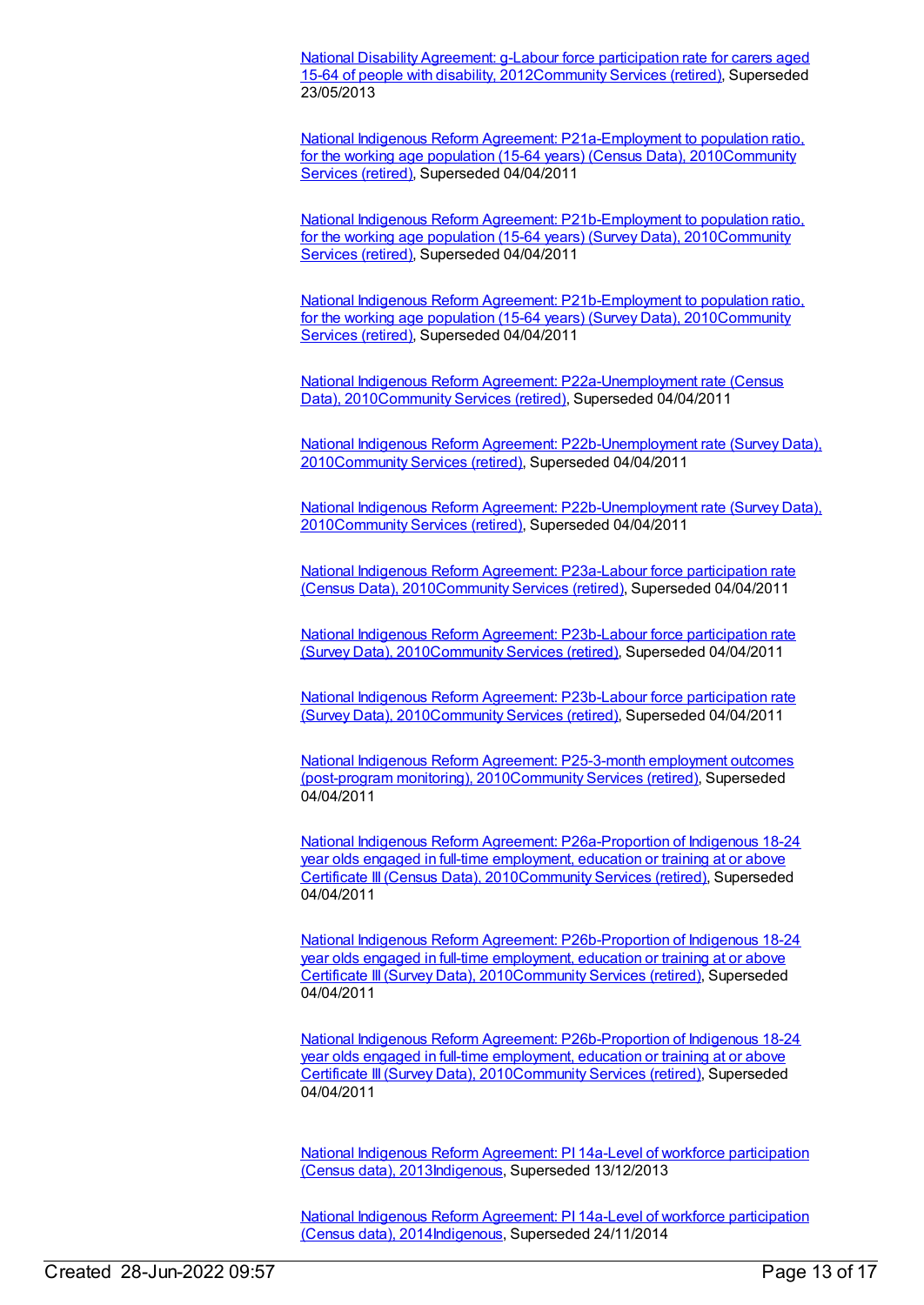National Indigenous Reform Agreement: PI 14a-Level of workforce participation (Census data), [2015Indigenous,](https://meteor.aihw.gov.au/content/579104) Superseded 18/11/2015

National Indigenous Reform Agreement: PI 14a—Level of workforce participation (Census data), [2016Indigenous,](https://meteor.aihw.gov.au/content/611201) Superseded 01/07/2016

National Indigenous Reform Agreement: PI 14a—Level of workforce participation (Census data), [2017](https://meteor.aihw.gov.au/content/645412)[Indigenous](https://meteor.aihw.gov.au/RegistrationAuthority/6)[,](https://meteor.aihw.gov.au/content/645412) Superseded 06/06/2017

National Indigenous Reform Agreement: PI 14a-Level of workforce participation (Census data), [2018Indigenous,](https://meteor.aihw.gov.au/content/668662) Superseded 31/07/2018

National Indigenous Reform Agreement: PI 14a-Level of workforce participation (Census data), [2019Indigenous,](https://meteor.aihw.gov.au/content/699471) Superseded 23/08/2019

National Indigenous Reform Agreement: PI 14a-Level of workforce participation (Census data), [2020Indigenous,](https://meteor.aihw.gov.au/content/718500) Standard 23/08/2019

National Indigenous Reform Agreement: PI 14b-Level of workforce participation (survey data), [2013Indigenous,](https://meteor.aihw.gov.au/content/484372) Superseded 13/12/2013

National Indigenous Reform Agreement: PI 14b-Level of workforce participation (survey data), [2013](https://meteor.aihw.gov.au/content/484372)[Indigenous](https://meteor.aihw.gov.au/RegistrationAuthority/6)[,](https://meteor.aihw.gov.au/content/484372) Superseded 13/12/2013

National Indigenous Reform Agreement: PI 14b-Level of workforce participation (survey data), [2014Indigenous,](https://meteor.aihw.gov.au/content/525761) Superseded 24/11/2014

National Indigenous Reform Agreement: PI 14b-Level of workforce participation (survey data), [2014Indigenous,](https://meteor.aihw.gov.au/content/525761) Superseded 24/11/2014

National Indigenous Reform Agreement: PI [21a-Employment](https://meteor.aihw.gov.au/content/425793) to population ratio, for the working age population (15-64 years) (Census Data), 2011 Indigenous, Superseded 01/07/2012

National Indigenous Reform Agreement: PI [21a-Employment](https://meteor.aihw.gov.au/content/438695) to population ratio, for the working age population (15-64 years) (Census Data), 201[2Indigenous,](https://meteor.aihw.gov.au/RegistrationAuthority/6) Superseded 13/06/2013

National Indigenous Reform Agreement: PI [21a-Employment](https://meteor.aihw.gov.au/content/438695) to population ratio, for the working age population (15-64 years) (Census Data), 201[2Indigenous,](https://meteor.aihw.gov.au/RegistrationAuthority/6) Superseded 13/06/2013

National Indigenous Reform Agreement: PI [21b-Employment](https://meteor.aihw.gov.au/content/425795) to population ratio, for the working age population (15-64 years) (Survey Data), 2011[Indigenous](https://meteor.aihw.gov.au/RegistrationAuthority/6), Superseded 01/07/2012

National Indigenous Reform Agreement: PI [21b-Employment](https://meteor.aihw.gov.au/content/425795) to population ratio, for the working age population (15-64 years) (Survey Data), 2011[Indigenous](https://meteor.aihw.gov.au/RegistrationAuthority/6), Superseded 01/07/2012

National Indigenous Reform Agreement: PI [21b-Employment](https://meteor.aihw.gov.au/content/438700) to population ratio, for the working age population (15-64 years) (Survey Data), 2012[Indigenous](https://meteor.aihw.gov.au/RegistrationAuthority/6), Superseded 13/06/2013

National Indigenous Reform Agreement: PI [21b-Employment](https://meteor.aihw.gov.au/content/438700) to population ratio, for the working age population (15-64 years) (Survey Data), 2012[Indigenous](https://meteor.aihw.gov.au/RegistrationAuthority/6), Superseded 13/06/2013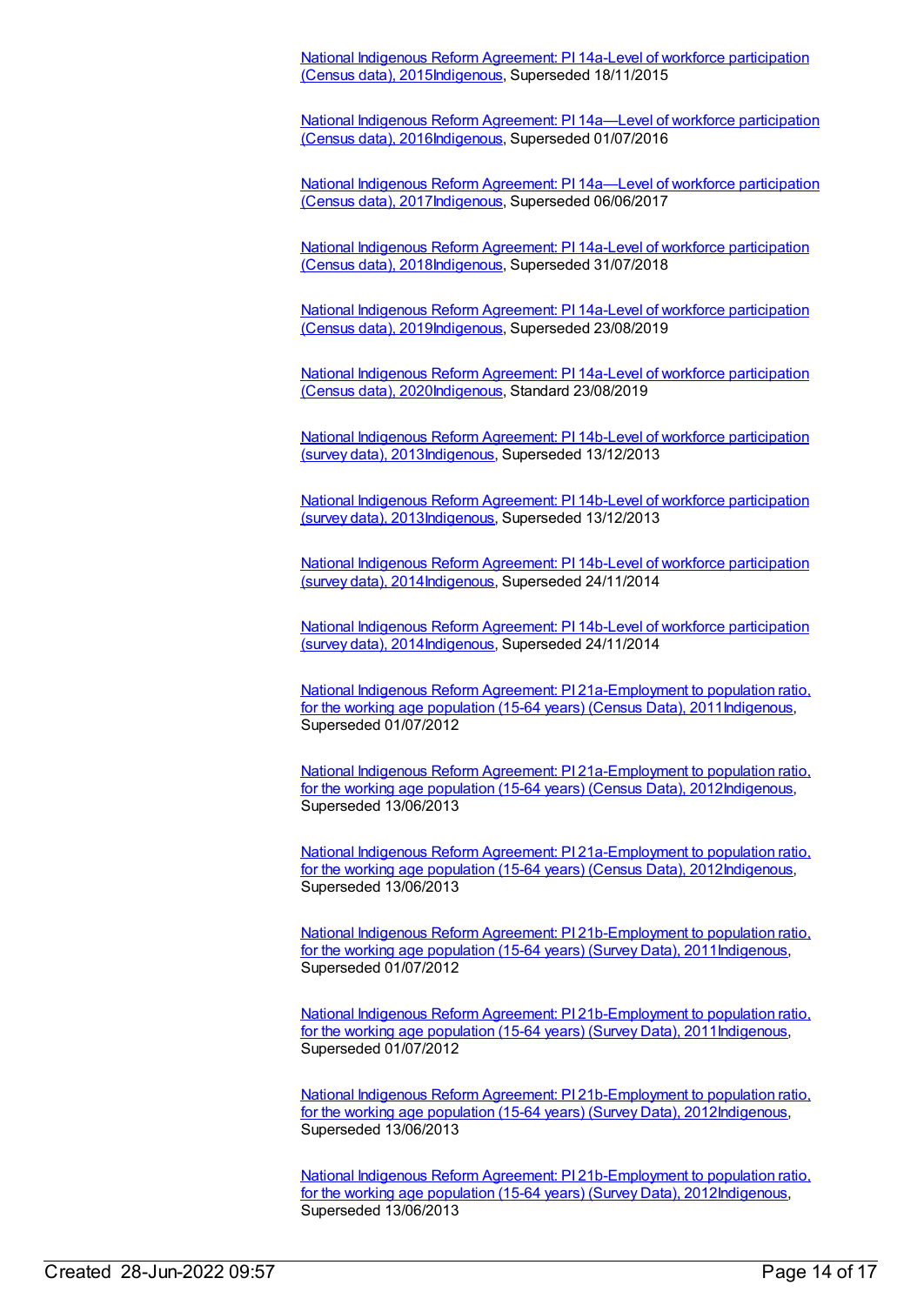National Indigenous Reform Agreement: PI [21b-Employment](https://meteor.aihw.gov.au/content/438700) to population ratio, for the working age population (15-64 years) (Survey Data), 2012[Indigenous](https://meteor.aihw.gov.au/RegistrationAuthority/6), Superseded 13/06/2013

National Indigenous Reform Agreement: PI [21b-Employment](https://meteor.aihw.gov.au/content/438700) to population ratio, for the working age population (15-64 years) (Survey Data), 2012[Indigenous](https://meteor.aihw.gov.au/RegistrationAuthority/6), Superseded 13/06/2013

National Indigenous Reform Agreement: PI [22a-Unemployment](https://meteor.aihw.gov.au/content/425797) rate (Census Data), 2011[Health](https://meteor.aihw.gov.au/RegistrationAuthority/12), Superseded 31/10/2011 [Indigenous](https://meteor.aihw.gov.au/RegistrationAuthority/6), Superseded 01/07/2012

National Indigenous Reform Agreement: PI [22a-Unemployment](https://meteor.aihw.gov.au/content/438703) rate (Census Data), 2012[Indigenous,](https://meteor.aihw.gov.au/RegistrationAuthority/6) Superseded 13/06/2013

National Indigenous Reform Agreement: PI [22a-Unemployment](https://meteor.aihw.gov.au/content/438703) rate (Census Data), 2012[Indigenous,](https://meteor.aihw.gov.au/RegistrationAuthority/6) Superseded 13/06/2013

National Indigenous Reform Agreement: PI [22b-Unemployment](https://meteor.aihw.gov.au/content/425799) rate (Survey Data), 2011 [Indigenous,](https://meteor.aihw.gov.au/RegistrationAuthority/6) Superseded 01/07/2012

National Indigenous Reform Agreement: PI [22b-Unemployment](https://meteor.aihw.gov.au/content/425799) rate (Survey Data), 2011[Indigenous,](https://meteor.aihw.gov.au/RegistrationAuthority/6) Superseded 01/07/2012

National Indigenous Reform Agreement: PI [22b-Unemployment](https://meteor.aihw.gov.au/content/438709) rate (Survey Data), 2012[Indigenous,](https://meteor.aihw.gov.au/RegistrationAuthority/6) Superseded 13/06/2013

National Indigenous Reform Agreement: PI [22b-Unemployment](https://meteor.aihw.gov.au/content/438709) rate (Survey Data), 2012[Indigenous,](https://meteor.aihw.gov.au/RegistrationAuthority/6) Superseded 13/06/2013

National Indigenous Reform Agreement: PI [22b-Unemployment](https://meteor.aihw.gov.au/content/438709) rate (Survey Data), 2012[Indigenous,](https://meteor.aihw.gov.au/RegistrationAuthority/6) Superseded 13/06/2013

National Indigenous Reform Agreement: PI [22b-Unemployment](https://meteor.aihw.gov.au/content/438709) rate (Survey Data), 2012[Indigenous,](https://meteor.aihw.gov.au/RegistrationAuthority/6) Superseded 13/06/2013

National Indigenous Reform Agreement: PI 23a-Labour force participation rate (Census Data), [2011Indigenous,](https://meteor.aihw.gov.au/content/425801) Superseded 01/07/2012

National Indigenous Reform Agreement: PI 23a-Labour force participation rate (Census Data), [2012Indigenous,](https://meteor.aihw.gov.au/content/438716) Superseded 13/06/2013

National Indigenous Reform Agreement: PI 23a-Labour force participation rate (Census Data), [2012Indigenous,](https://meteor.aihw.gov.au/content/438716) Superseded 13/06/2013

National Indigenous Reform Agreement: PI 23b-Labour force participation rate (Survey Data), [2011Indigenous,](https://meteor.aihw.gov.au/content/425803) Superseded 01/07/2012

National Indigenous Reform Agreement: PI 23b-Labour force participation rate (Survey Data), [2011Indigenous,](https://meteor.aihw.gov.au/content/425803) Superseded 01/07/2012

National Indigenous Reform Agreement: PI 23b-Labour force participation rate (Survey Data), [2012I](https://meteor.aihw.gov.au/content/438718)[ndigenou](https://meteor.aihw.gov.au/RegistrationAuthority/6)[s,](https://meteor.aihw.gov.au/content/438718) Superseded 13/06/2013

National Indigenous Reform Agreement: PI 23b-Labour force participation rate (Survey Data), [2012Indigenous,](https://meteor.aihw.gov.au/content/438718) Superseded 13/06/2013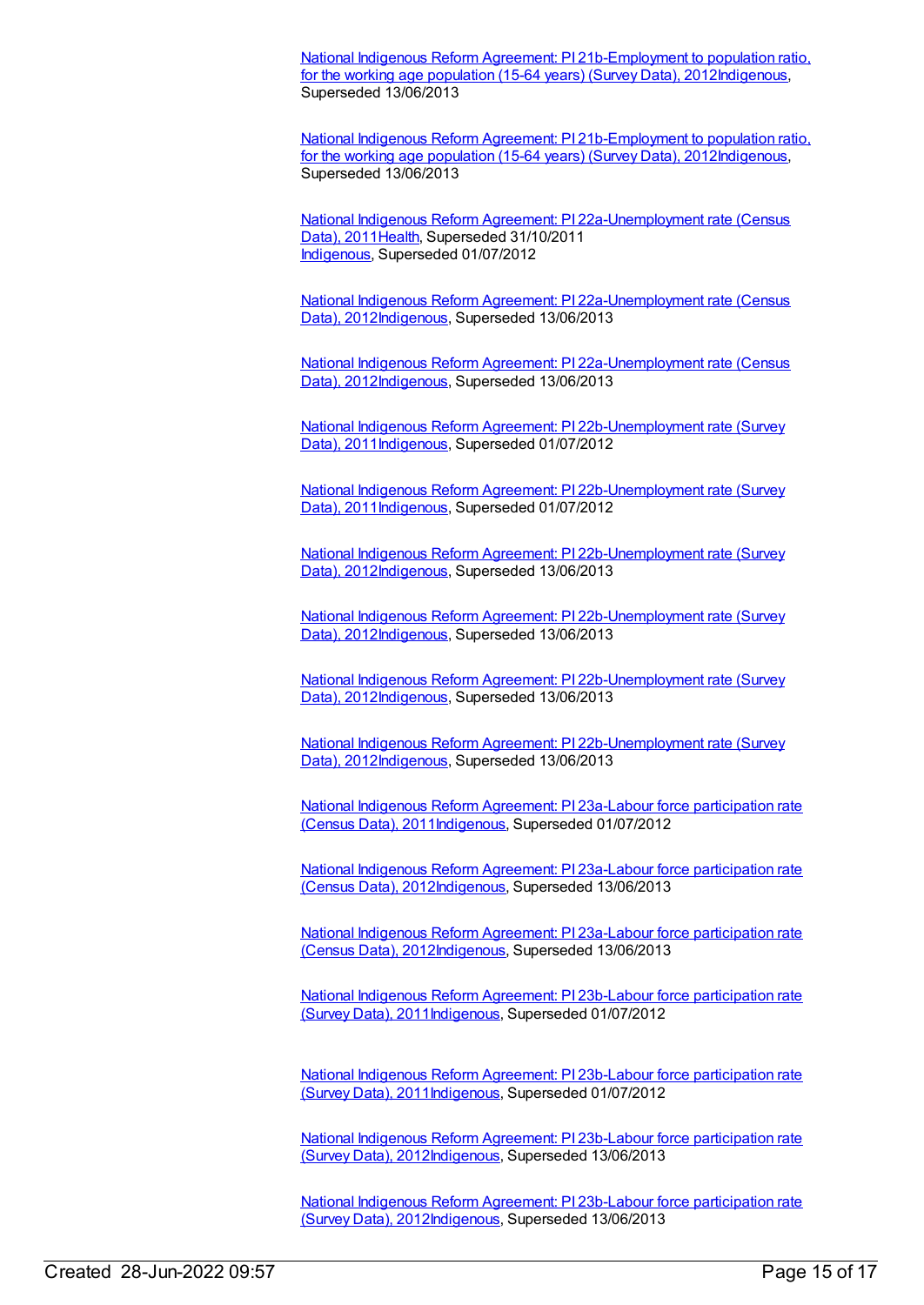National Indigenous Reform Agreement: PI 23b-Labour force participation rate (Survey Data), [2012Indigenous,](https://meteor.aihw.gov.au/content/438718) Superseded 13/06/2013

National Indigenous Reform Agreement: PI 23b-Labour force participation rate (Survey Data), [2012Indigenous,](https://meteor.aihw.gov.au/content/438718) Superseded 13/06/2013

National Indigenous Reform Agreement: PI 25-3 month employment outcomes (post-program monitoring), [2011](https://meteor.aihw.gov.au/content/425807)[Indigenous](https://meteor.aihw.gov.au/RegistrationAuthority/6)[,](https://meteor.aihw.gov.au/content/425807) Superseded 01/07/2012

National Indigenous Reform Agreement: PI 25-3 month employment outcomes (post-program monitoring), [2012Indigenous,](https://meteor.aihw.gov.au/content/438731) Superseded 13/06/2013

National Indigenous Reform Agreement: PI [26a-Proportion](https://meteor.aihw.gov.au/content/425809) of Indigenous 18-24 year olds engaged in full-time employment, education or training at or above Certificate III(Census Data), 201[1Indigenous,](https://meteor.aihw.gov.au/RegistrationAuthority/6) Superseded 01/07/2012

National Indigenous Reform Agreement: PI [26a-Proportion](https://meteor.aihw.gov.au/content/438735) of Indigenous 18-24 year olds engaged in full-time employment, education or training at or above Certificate III (Census Data), 201[2Indigenous,](https://meteor.aihw.gov.au/RegistrationAuthority/6) Superseded 13/06/2013

National Indigenous Reform Agreement: PI [26b-Proportion](https://meteor.aihw.gov.au/content/425811) of Indigenous 18-24 year olds engaged in full-time employment, education or training at or above Certificate III(Survey Data), 2011[Indigenous,](https://meteor.aihw.gov.au/RegistrationAuthority/6) Superseded 01/07/2012

National Indigenous Reform Agreement: PI [26b-Proportion](https://meteor.aihw.gov.au/content/425811) of Indigenous 18-24 year olds engaged in full-time employment, education or training at or above Certificate III(Survey Data), 2011[Indigenous,](https://meteor.aihw.gov.au/RegistrationAuthority/6) Superseded 01/07/2012

National Indigenous Reform Agreement: PI [26b-Proportion](https://meteor.aihw.gov.au/content/438740) of Indigenous 18-24 year olds engaged in full-time employment, education or training at or above Certificate III (Survey Data), 2012[Indigenous,](https://meteor.aihw.gov.au/RegistrationAuthority/6) Superseded 13/06/2013

National Indigenous Reform Agreement: PI [26b-Proportion](https://meteor.aihw.gov.au/content/438740) of Indigenous 18-24 year olds engaged in full-time employment, education or training at or above Certificate III(Survey Data), 2012[Indigenous,](https://meteor.aihw.gov.au/RegistrationAuthority/6) Superseded 13/06/2013

#### **Used as Denominator**

National Disability Agreement: a(3)- Proportion of people with disability who are unemployed, [2013Community](https://meteor.aihw.gov.au/content/491927) Services (retired), Standard 23/05/2013 [Disability](https://meteor.aihw.gov.au/RegistrationAuthority/16), Standard 13/08/2015

National Disability Agreement: a(3)-Labour force participation rate for people with disability aged 15-64 years, [2011](https://meteor.aihw.gov.au/content/446244)[Community](https://meteor.aihw.gov.au/RegistrationAuthority/1) Services (retired), Superseded 05/03/2012

National Disability Agreement: a(3)-Labour force participation rate for people with disability aged 15-64 years, [2012Community](https://meteor.aihw.gov.au/content/467831) Services (retired), Superseded 23/05/2013

National Disability Agreement: a(4)- Proportion of people with disability who are underemployed, [2013Community](https://meteor.aihw.gov.au/content/514824) Services (retired), Standard 23/05/2013 [Disability](https://meteor.aihw.gov.au/RegistrationAuthority/16), Standard 13/08/2015

National Disability Agreement: [g\(3\)-Proportion](https://meteor.aihw.gov.au/content/519098) of carers (of people with disability) in the labour force who are unemployed, 201[3Community](https://meteor.aihw.gov.au/RegistrationAuthority/1) Services (retired), Standard 23/05/2013 [Disability](https://meteor.aihw.gov.au/RegistrationAuthority/16), Standard 13/08/2015